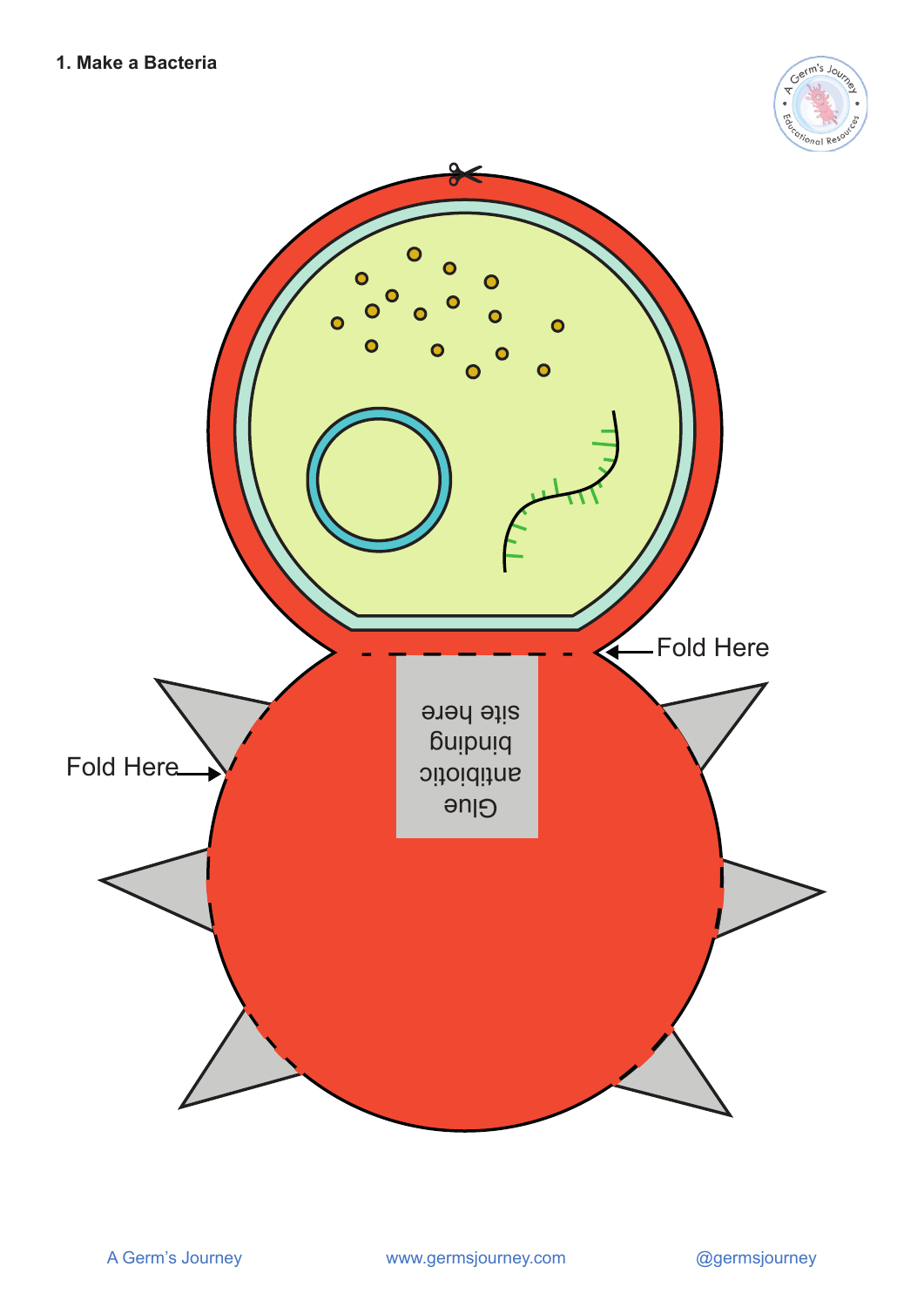

## **2. What's in a Bacteria?**

Here are your organelles and what they do in a bacteria



**3. Make an Antibiotic & Antibiotic Binding Site for your Bacteria**